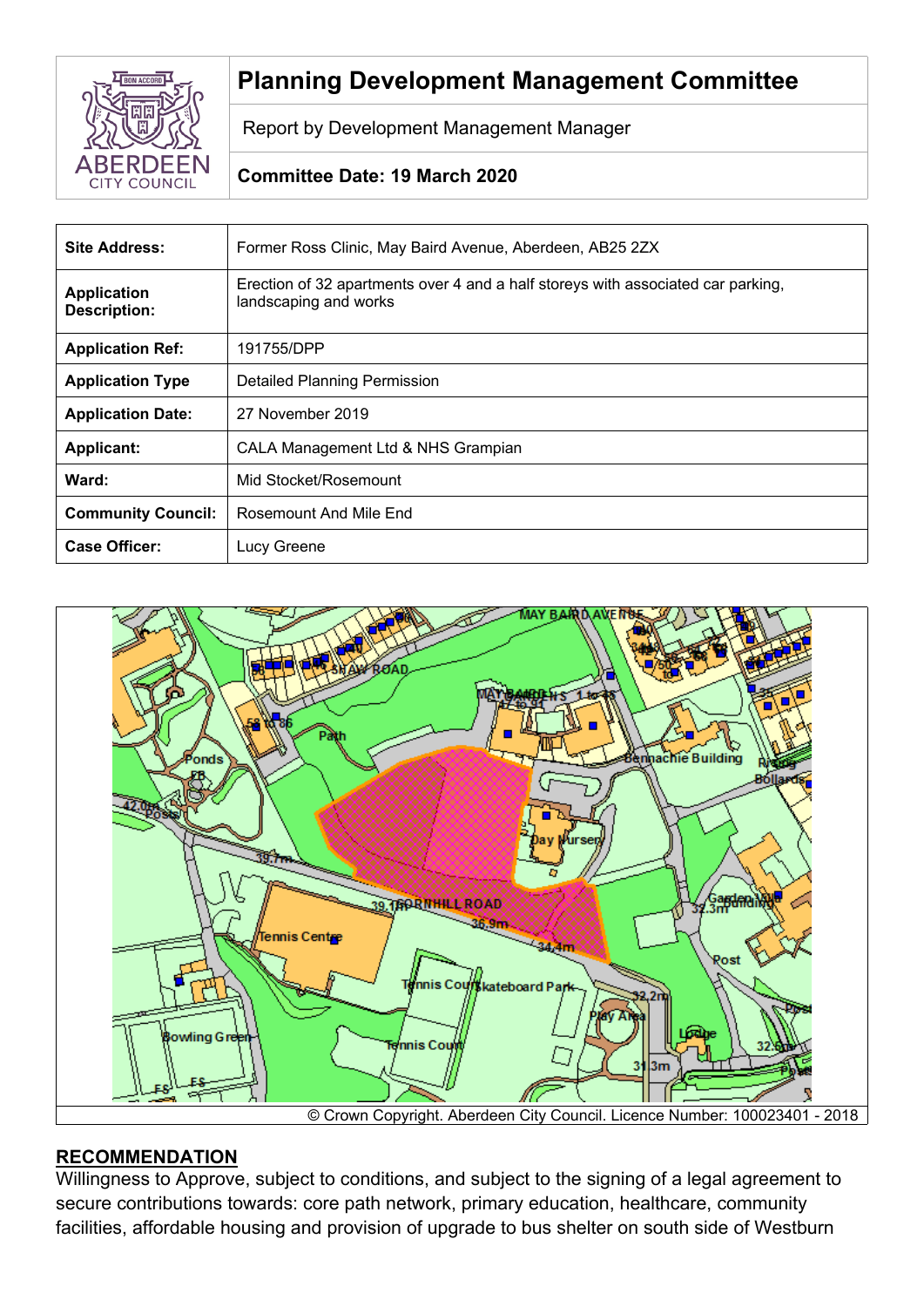#### Road.

### **APPLICATION BACKGROUND**

### **Site Description**

The application site is 1.01ha in size containing a large number of trees within the southern and western areas, the remainder of the site is grassed. The site was originally part of a much larger area forming part of the grounds of the Elmhill House Asylum, the area lies within the Rosemount Conservation Area. Elmhill House is Category B listed and has been converted to flats, it lies approximately 150m to the north. Subsequently a number of developments have taken place within the grounds, most notably the two 5 storey flatted blocks to the immediate north of the site, containing 46no. flats and completed in 2016. These are five storeys in height with balconies on the south elevation. To the east is a NHS nursery within a two storey building of relatively recent construction. To the west is green open space containing large mature trees and to the south lies Westburn Park on the opposite side of Cornhill Road.

The entire site and much of the surrounding area is covered by two Tree Preservation Orders (nos 92 and 220).

The site is currently accessed via May Baird Avenue, with the nearest vehicular access being the access road to the nursery carpark. Further north May Baird Gardens provide access to the recently developed flats to the north of the site. Cornhill Road lies to the south of the application site and there is a currently blocked of vehicular entrance with gate piers. May Baird Avenue and Gardens are privately owned unadopted roads. Between Westburn Road and the turn off to May Baird Avenue, which provides access to Cornhill Hospital, there are 2-3m wide surfaced footways on both sides of the road, whilst north of May Baird Avenue the footways are unsurfaced, with these narrowing and reducing to one footway as Cornhill Road narrows adjacent to the south east corner of the site. At its junction with Westburn Road there are 20mph and 'No Through Road' signs. Cornhill Road provides access to the Westburn Park Tennis Centre and into the park.

### **Relevant Planning History**

| <b>Application Number</b> | Proposal                                        | Decision Date |
|---------------------------|-------------------------------------------------|---------------|
| 190002/DPP                | Erection of 36 flats over 4 and a half storeys, | Withdrawn     |
|                           | with associated car parking and landscaping     | 24.10.19      |

### **APPLICATION DESCRIPTION**

### **Description of Proposal**

The proposal is for the erection of a building containing 32 flats. It would consist of two joined blocks, one of 4 and one of 5 storeys in height, the latter with the top storey being of smaller floor plate and set back from the main elevations. The building would be close in architectural style, form and materials to the existing blocks.

Twenty four mainstream 2 bed flats would be provided, and eight affordable flats. It has been indicated that the affordable flats would be bought by a housing association. There would be 4no. one bed and 4no. 2 bed affordable flats within the four storey element of the building which is to the east. These flats would have a separate entrance and stair, with each flat having windows to two elevations.

The mainstream flats would have entrances to the front (west) and rear (east) elevations, with lift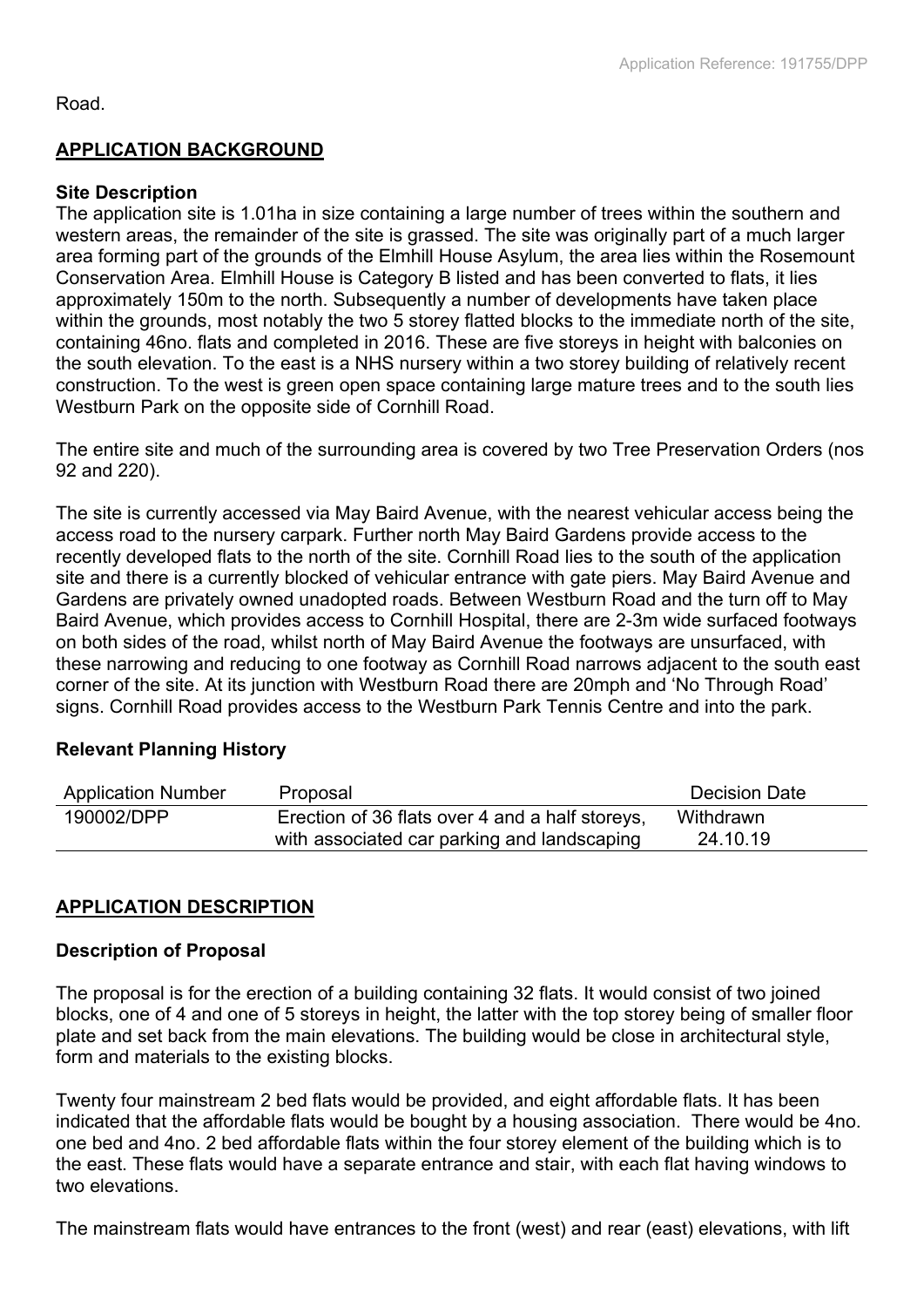and stair access to upper floors. There would be 5no. 2 bed flats per floor on the lower four floors, whilst the top floor would contain 4no. larger 2 bed flats. Each flat would have a private balcony or patio.

It is proposed to reopen the vehicular entrance from Cornhill Road, which is flanked by gate posts within a granite wall. The entrance would be widened, with the gateposts being relocated and sections of walls rebuilt. Parking would be provided to the south and west of the building, with the access road linking through with the existing May Baird Gardens. Through vehicular access for all but emergency vehicles would be prevented by the installation of bollards.

### **Supporting Documents**

All drawings and supporting documents listed below can be viewed on the Council's website at:

[https://publicaccess.aberdeencity.gov.uk/online](https://publicaccess.aberdeencity.gov.uk/online-applications/applicationDetails.do?activeTab=documents&keyVal=Q1DOWLBZLE600)[applications/applicationDetails.do?activeTab=documents&keyVal=Q1DOWLBZLE600](https://publicaccess.aberdeencity.gov.uk/online-applications/applicationDetails.do?activeTab=documents&keyVal=Q1DOWLBZLE600)

### **Reason for Referral to Committee**

The application has been referred to the Planning Development Management Committee because it falls outwith the scheme of delegation due to the number of objections. Objections from 15no. parties have been received.

### **CONSULTATIONS**

**Waste Strategy Team –** Condition required, relating to refuse bin storage area.

**Developer Obligations –** Contributions are sought as follows:

Core path network £9226; Primary Education £7905 Healthcare £14310 Community Facilities £6200 Affordable Housing – in line with policy, 8 units should be provided.

**Roads Development Management Team –** makes the following comments:

- Pedestrian facilities should be provided between the development and Cornhill Road;
- Parking provision is acceptable
- Active Electric Vehicle charging point should be provided in addition to the two passive points provided.
- Layout of parking adjacent bin store and disabled space needs to be adjusted to be covered by condition.
- In order to encourage provision of public transport, a bus stop on Westburn Road (west bound) should be upgraded.
- Conditions required relating to cycle parking, safer routes to school, travel plan and SUDS.

**Environmental Health –** No objection – air quality unlikely to be significantly impacted

**Scottish Water –** No comments received.

**Rosemount And Mile End Community Council –** It is questioned whether the affordable housing should be clustered into one wing, as this is contrary to the spirit of the legislation. Although zoned as part of CF1 in the LDP in association with the adjacent healthcare uses, the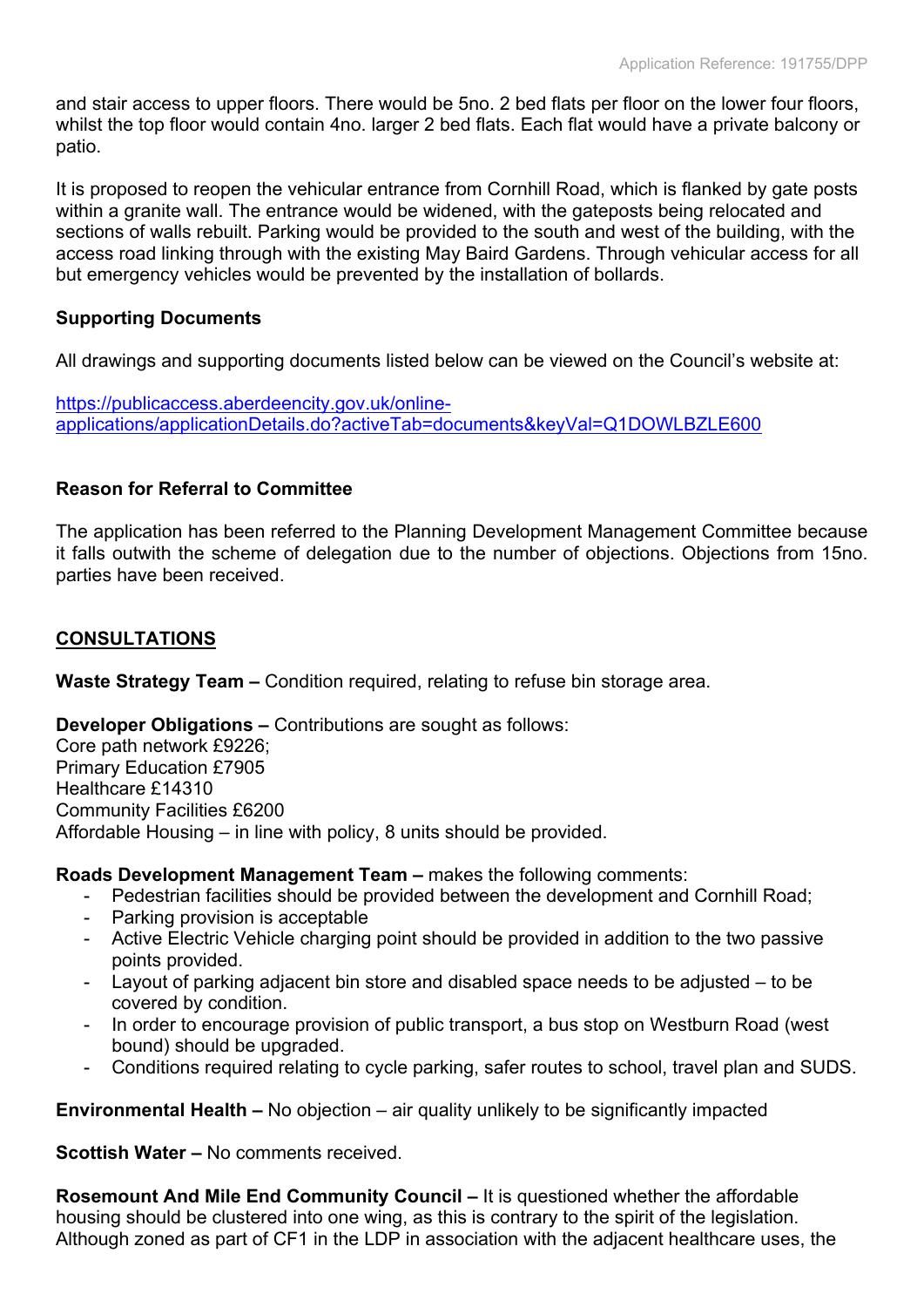site is urban green space, which has considerable value to the community. The development of the area would result in a significant erosion to the character of the area.

### **REPRESENTATIONS**

The following matters were raised in the 15no.letters of objection:

- Insufficient parking, which will put additional pressure on the existing flats' parking. This is also abused by NHS staff;
- The proposed development would tower over the nursery
- The proposed development would create privacy issue with the nursery as children should be able to play outside without being overlooked.
- Children use the outdoor space several times a week, there should not be a path between the flats and the nursery, it will be used as short cut;
- The proposal has not addressed May Baird Avenue, its narrow width and lack of adequate pedestrian facilities. There will be increased traffic on May Baird Avenue;
- Questions why the Council did not make a decision on the previous application;
- Questions why there was a shorter notification period over the Christmas period, which provides less opportunity for community comment;
- Duplicity of developer should be taken into account, as it is clear from the road layout that it was always the intention of the developer to construct the development in the current application (owners state they were told otherwise at time of purchase);
- The proposed development is far too large
- Clustering of affordable housing into one stairwell should not be permitted;
- Development should not rely on emergency access through another development. Cars parked in May Baird Gardens often partially block the route, so that larger vehicles may not get through;
- Would like assurance that May Baird Gardens will not be used at any time for construction or access, it is privately owned and maintained. The residents, including parents with prams, use the route and would be put at risk;

### **MATERIAL CONSIDERATIONS**

### **Legislative Requirements**

Sections 25 and 37(2) of the Town and Country Planning (Scotland) Act 1997 require that where, in making any determination under the planning acts, regard is to be had to the provisions of the Development Plan and that determination shall be made in accordance with the plan, so far as material to the application unless material considerations indicate otherwise.

### **National Planning Policy and Guidance**

Scottish Planning Policy

### **Aberdeen City and Shire Strategic Development Plan (2014) (SDP)**

The purpose of the SDP is to set a spatial strategy for the future development of the Aberdeen City and Shire. The general objectives of the plan are promoting economic growth and sustainable economic development which will reduce carbon dioxide production, adapting to the effects of climate change, limiting the use of non-renewable resources, encouraging population growth, maintaining and improving the region's built, natural and cultural assets, promoting sustainable communities and improving accessibility.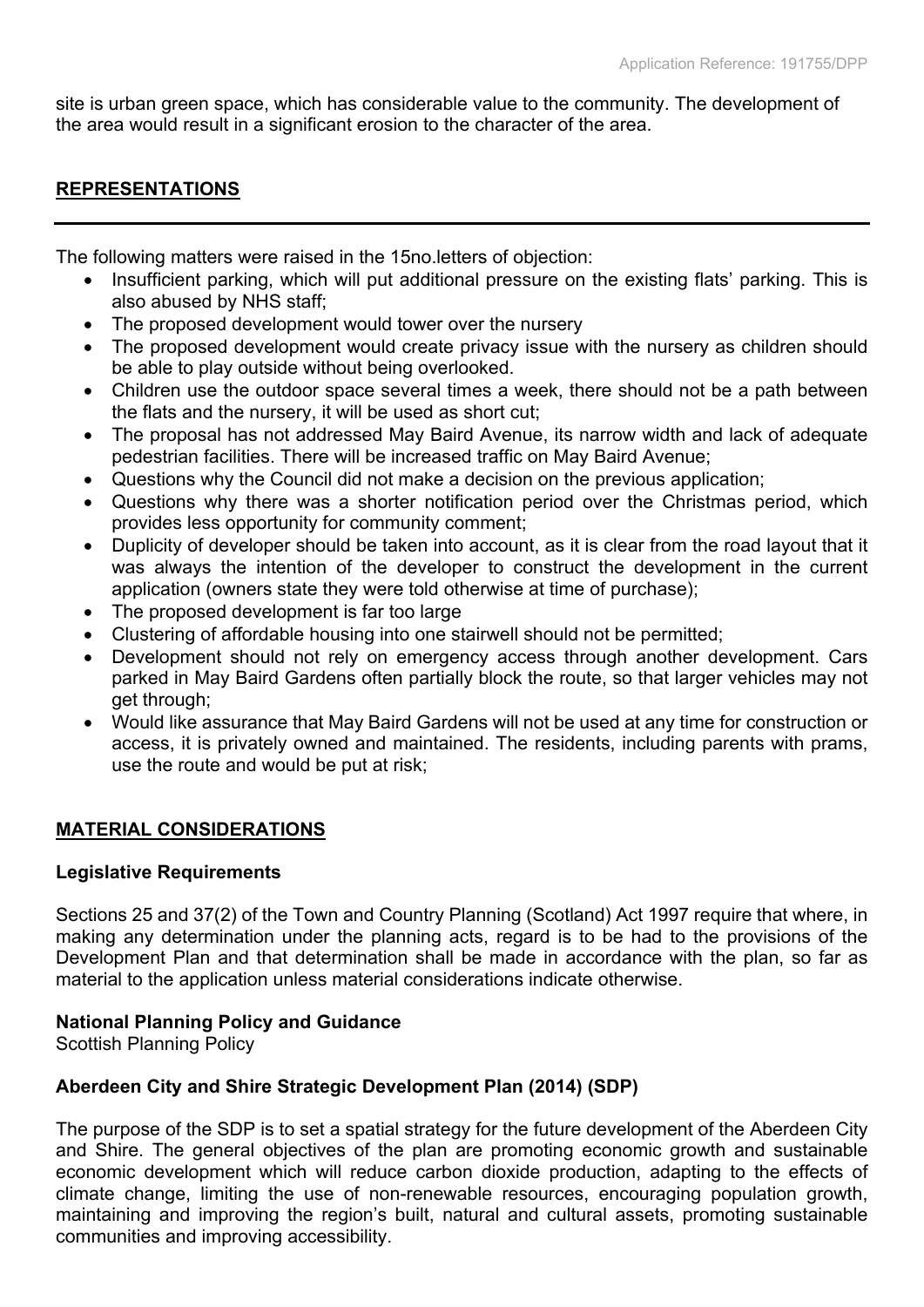From the 29 March 2019, the Strategic Development Plan 2014 will be beyond its five-year review period. In the light of this, for proposals which are regionally or strategically significant or give rise to cross boundary issues between Aberdeen City and Aberdeenshire, the presumption in favour of development that contributes to sustainable development will be a significant material consideration in line with Scottish Planning Policy 2014.

The Aberdeen City Local Development Plan 2017 will continue to be the primary document against which applications are considered. The Proposed Aberdeen City & Shire SDP may also be a material consideration. The Proposed SDP constitutes the settled view of the Strategic Development Planning Authority (and both partner Councils) as to what should be the final content of the next approved Strategic Development Plan. The Proposed SDP was submitted for Examination by Scottish Ministers in Spring 2019, and the Reporter has now reported back. The Scottish Ministers will consider the Reporter's Report and decide whether or not to approve or modify the Proposed SDP. The exact weight to be given to matters contained in the Proposed SDP in relation to specific applications will depend on whether:

- · these matters have been subject to comment by the Reporter; and
- · the relevance of these matters to the application under consideration.

The Reporters response does not affect the Proposed SDP in a manner that is relevant to this application.

## Proposed Aberdeen Local Development Plan

The Proposed Aberdeen Local Development Plan (Proposed ALDP) was approved at the Council meeting of 02 March 2020. The Proposed ALDP constitutes the Council's settled view as to what the final content of the next adopted ALDP should be and is now a material consideration in the determination of planning applications. The Aberdeen Local Development Plan 2017 will continue to be the primary document against which applications are considered. The exact weight to be given to matters contained in the Proposed ALDP (including individual policies) in relation to specific applications will depend on whether:

- these matters have been subject to public consultation through the Main Issues Report; and,

- the level of objection raised in relation these matters as part of the Main Issues Report; and,
- the relevance of these matters to the application under consideration.

The foregoing can only be assessed on a case by case basis.

### **Aberdeen Local Development Plan (2017)**

- Policy CF1 Existing Community Facilities
- Policy NE3 Urban Green Space
- Policy D1 Quality Placemaking by Design
- Policy D2 Landscape
- Policy D4 Historic Environment
- Policy I1 Planning Obligations
- Policy T2 Managing the Transport Impact of Development
- Policy T3 Sustainable and Active Travel
- Policy H1 Residential Areas
- Policy H3 Density
- Policy H5 Affordable Housing
- Policy NE5 Trees and Woodland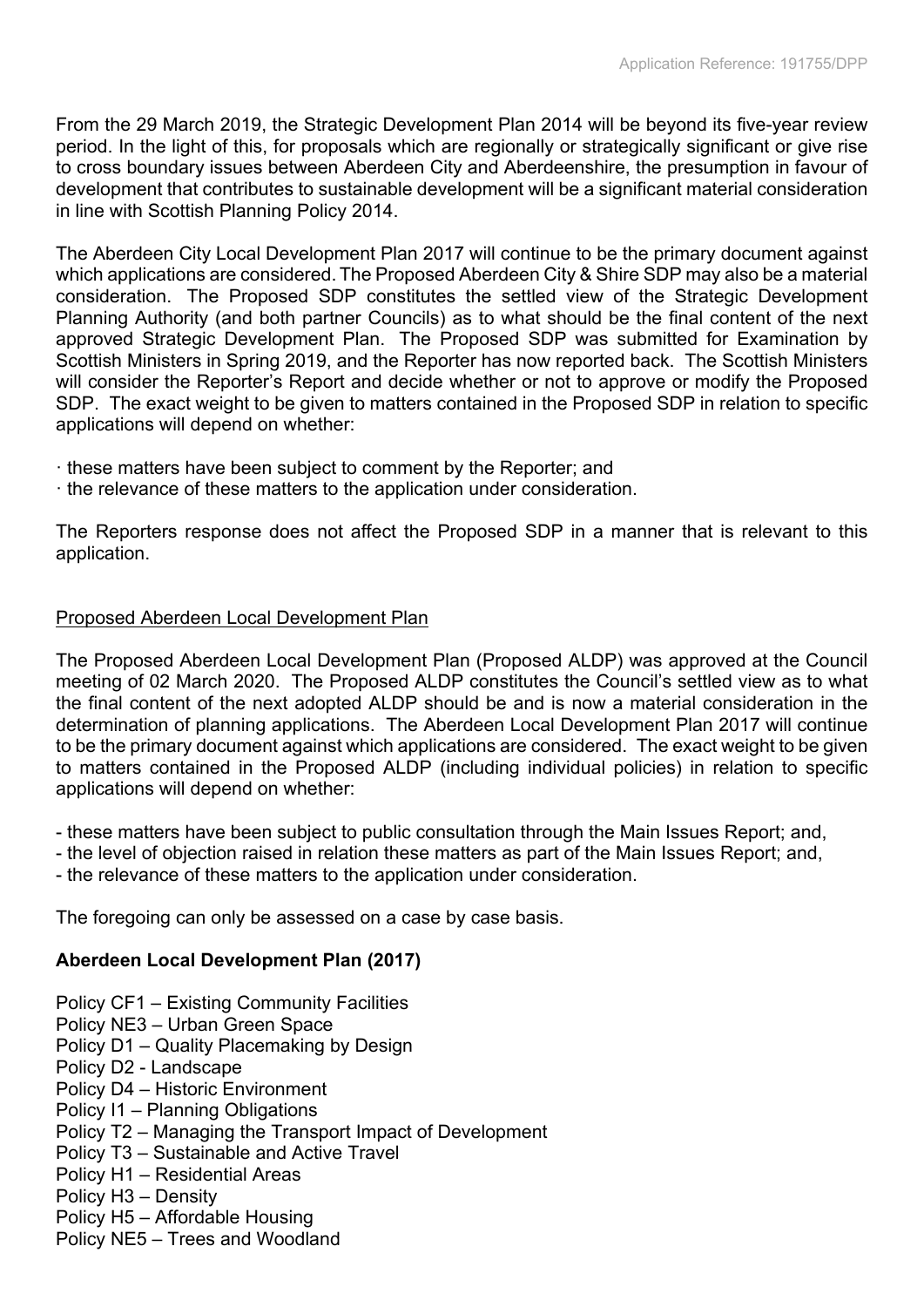Policy NE6 – Flooding, Drainage and Water Quality Policy NE8 – Natural Heritage Policy R7 – Low and Zero Carbon Buildings

### **Supplementary Guidance and Technical Advice Notes**

Transport and Accessibility

### **EVALUATION**

#### **Principle of Development**

The site lies within Policy CF1 allocation. Two sections of this policy are of particular relevance: - Where land or buildings become surplus to current or anticipated future requirements, alternative uses which are compatible with adjoining uses and any remaining community uses will be permitted in principle.

- where a CF1 area contains uses other than that for which the area has been designated and these uses make a positive contribution to the character and community identity of the area, any proposals for development or changes of use, whether or not for the community use recognised in the designation, will be opposed if a likely result would be significant erosion of the character of the area or the vitality of the local community.

On CF1 policy, the site is part of a wider open space use and this would be reduced in size.

Secondly, Policy NE3: Urban Green Space is relevant. It states that the policy includes for smaller areas not designated on maps.

There is a presumption against development of green space – again the deciding factor is degree of loss to amenity and landscape character.

It is noted that development on land immediately adjacent and bearing the same designation has previously been accepted by the planning authority, however earlier development allowed for the existing open space to be substantially retained, with the development of 'pavilions' within a parkland setting and a focus on previously developed areas and road frontages. There comes a point at which the cumulative impact of development within this area of open space (albeit, that it included the former Ross Clinic, whose footprint is noted) has a detrimental impact on the character of the area. In considering this, the amenity of the residents of the existing recently built flats would be taken into consideration, as would that of the users of the nursery.

The proposal allows for the retention of the significant trees in the area, which will be discussed further below, and makes a relatively small impact on the green space considering the remaining space. It is a matter of judgement, the level to which the green space may be developed in the manner that included the previous May Baird Gardens development and now this current proposal. It is considered that the current proposal is acceptable in terms of its overall footprint, within the wider green space (which includes areas within this application site as well as adjoining area - all of which function as one open space). This is on the basis that the green space that would remain following the implementation of this application would provide for the residential open space and amenity needs of the existing and future residents as well as other existing users.

Policy NE5: Trees and Woodland is also relevant. The entire site is covered by TPO. 12no. trees are proposed to be removed, these are 6no. sycamore of between 12 – 14m in height and 6no. hollies of 6-9m in height. The trees to be removed are those that are smaller and further from the site boundary and their loss can be mitigated by replacement planting. Larger beech and oak trees would remain, as well as trees that form the screening along Cornhill Road.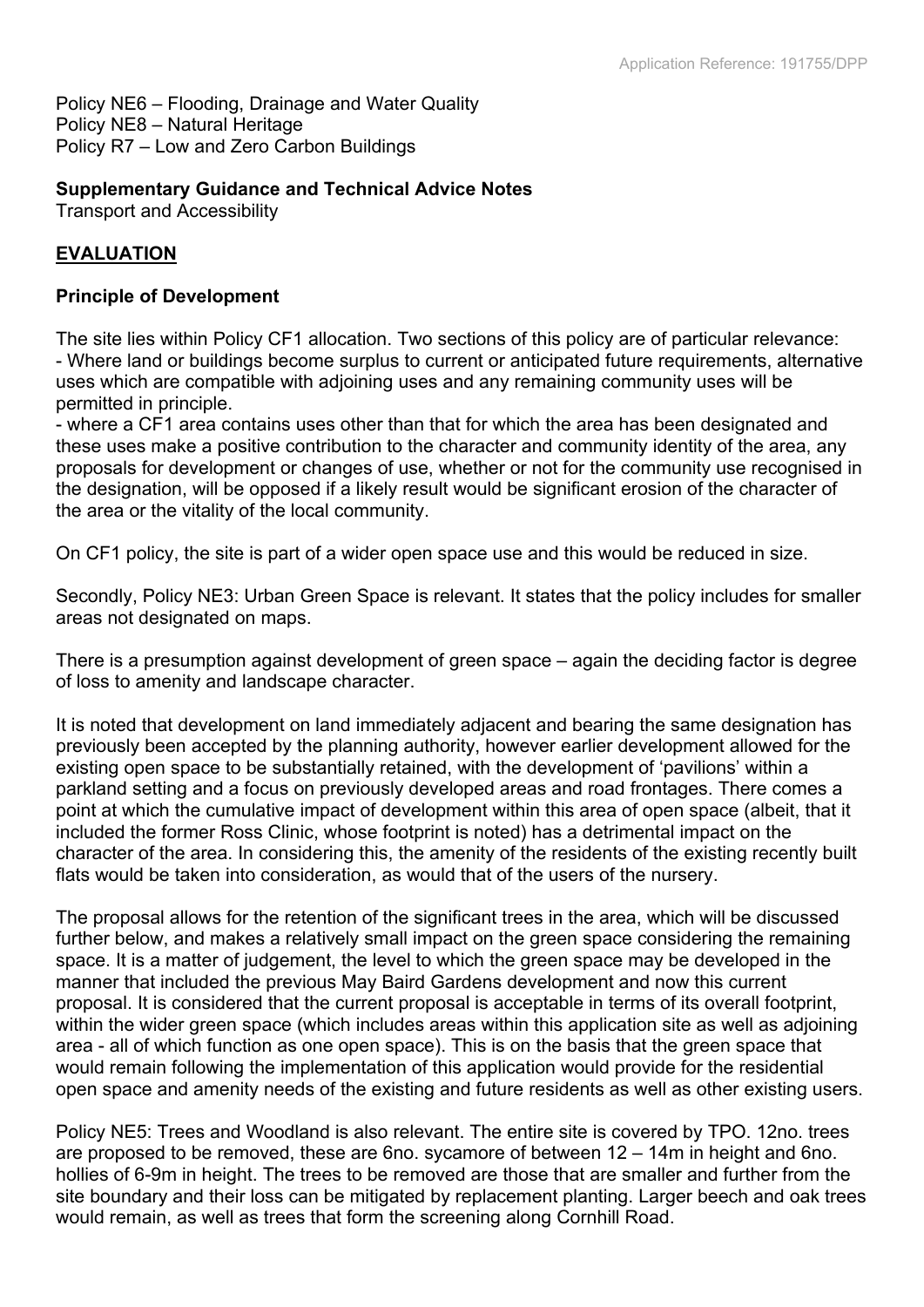Policy NE8 – the trees to be removed do not have high bat roost potential and the walkover survey did not identify the presence of other species.

### **Residential Development, Design and Amenity**

The following comments are made:

- The proposed building would front onto the green space to the west, taking advantage of this outlook and responding to the landscape setting.
- the proposal would result in the existing building to the north retaining an outlook onto green open space in the area immediately in front of the building;
- There is a coherence to the layout when considered together with the existing flats and nursery. The proposed access road would provide a pedestrian link through the site, and onto Cornhill Road, that could also be used by future and existing residents. A path would also be provided that could be used by children from the nursery in walking to the green space to the west.
- The proposed building is of larger scale than the existing nursery building, however, the smaller four storey element would be located next to the flats, the relatively narrow footprint and set back of the upper storey would help reduce the impact of the height difference.
- The windows within the proposed east elevation are sufficient distance from the nursery to have no significant impact on privacy.
- In terms of sunlight, although there would be an impact on the existing flats to the north, the relatively narrow form and the distance between the buildings, mean that the relationship would be similar to buildings on opposite sides of a wide street. There would be a reduction in sunlight for part of the day in the winter months as can be seen in the Sunlight study carried out by the applicant.
- Design approach is similar to the existing blocks. Balconies are included for all the mainstream flats. The affordable flats would be double aspect, each having windows on two elevations and it is considered that the open space in the area would provide sufficient communal amenity space.

Affordable housing and a suitable density would be provided by the proposal, taking into account the areas of protected trees. The locating of the affordable housing in the four storey block is considered a practical approach as a four storey building would not require a lift, which would be an unwanted maintenance burden for a housing association. Housing associations generally prefer to manage entire blocks of accommodation in order to maximise efficiencies in maintenance. The approach taken to include affordable and mainstream in a single building of two joined blocks, is therefore welcomed.

### **Transport and Travel**

Public transport is well provided from nearby streets. This would be from bus stops on Westburn Road and Berryden Road mainly. Walking to Westburn Road would be via Cornhill Road and this would also be the route to shops in Rosemount and to the Skene Square Primary School. In order to provide for pedestrians from the site, it is considered that any permission should be conditional upon a path being provided within the site linking with the section of Cornhill Road that has wider footways. The short section of footway in this area should also be upgraded.

Footways are provided southwards from the sharp bend in the road just to the south of the application site.

Travel plan and further work on Safer Routes to School would also be required by condition. Parking would be provided in accordance with the standards; three electric vehicle charging points would be provided, with one of these being active.

Bollards would be installed to prevent all but emergency services using May Baird Gardens to access the site. Similarly, vehicular access for future residents would be via Cornhill Road. There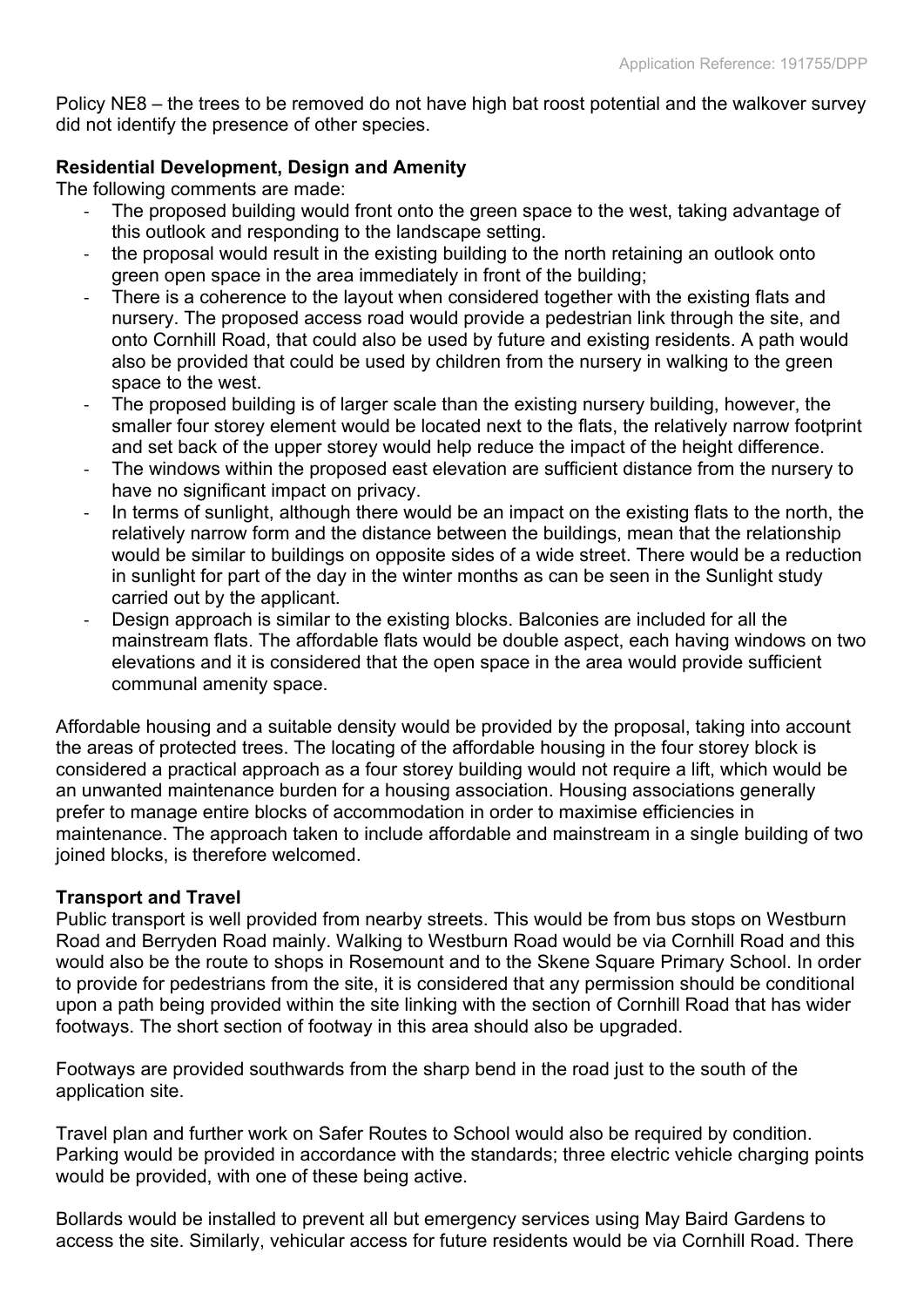is no reason therefore to conclude that there would be a significant impact on the access and parking for existing residents.

Conditions are proposed to be attached to allow for construction access and locations of site huts to be agreed, in order to minimise damage to trees and disruption.

#### **Historic Environment**

The proposal would result in the retention of trees along the public boundary of the site, along Cornhill Road. The buildings within the immediate surroundings of the site are not historic in character and the proposed building would be partially or almost fully screened (depending on the season) when viewed from Cornhill Road. This would ensure that the character of the conservation area is preserved.

There would be no significant impact on the setting of the Category B Elmhill House, as there is already recent development between the listed building and the application site.

#### **Drainage**

A drainage assessment has been provided. The proposal is that surface water would be drained via porous paving and filter drains to a cellular tank, with the water then soaking away. Further details would be required via a condition.

### **Proposed Aberdeen Local Development Plan**

In relation to this particular application, the policies in the Proposed Aberdeen Local Development Plan (ALDP) substantively reiterate those in the adopted Local Development Plan and the proposal is acceptable in terms of both Plans for the reasons previously given*.*

### **Heads of Terms of any Legal Agreement**

These would include the contributions sought towards:

core path network, primary education, healthcare and community facilities, as well as to ensure the affordable housing is provided in perpetuity and upgrade of bus stop.

#### **RECOMMENDATION**

Willingness to Approve, subject to conditions, and subject to the signing of a legal agreement to secure contributions towards: core path network, primary education, healthcare, community facilities, affordable housing and provision of upgrade to bus shelter on south side of Westburn Road.

### **REASON FOR RECOMMENDATION**

The proposed development site is on part of an existing green open space within a site zoned under Policy CF1 – Existing Community Facilities. It is considered that although there are tensions with this policy and Policy NE3 – Urban Green Space, the proposal would result in the retention of a significant proportion of the green space, along with the mature trees and those along the site boundary. The proposal would provide high quality accommodation with both private and communal amenity space for occupants of the mainstream flats, as well as affordable housing within a mixed tenure community, all of which is located with good access to public transport links and relatively close to facilities in Rosemount and Berryhill.

Impact on trees would comply with Policy NE5 – Trees and Woodland, as the publicly visible and larger trees would remain. The loss of trees would be mitigated by replacement planting.

With the enhancement of pedestrian links out of the site in the proposal would comply with Policies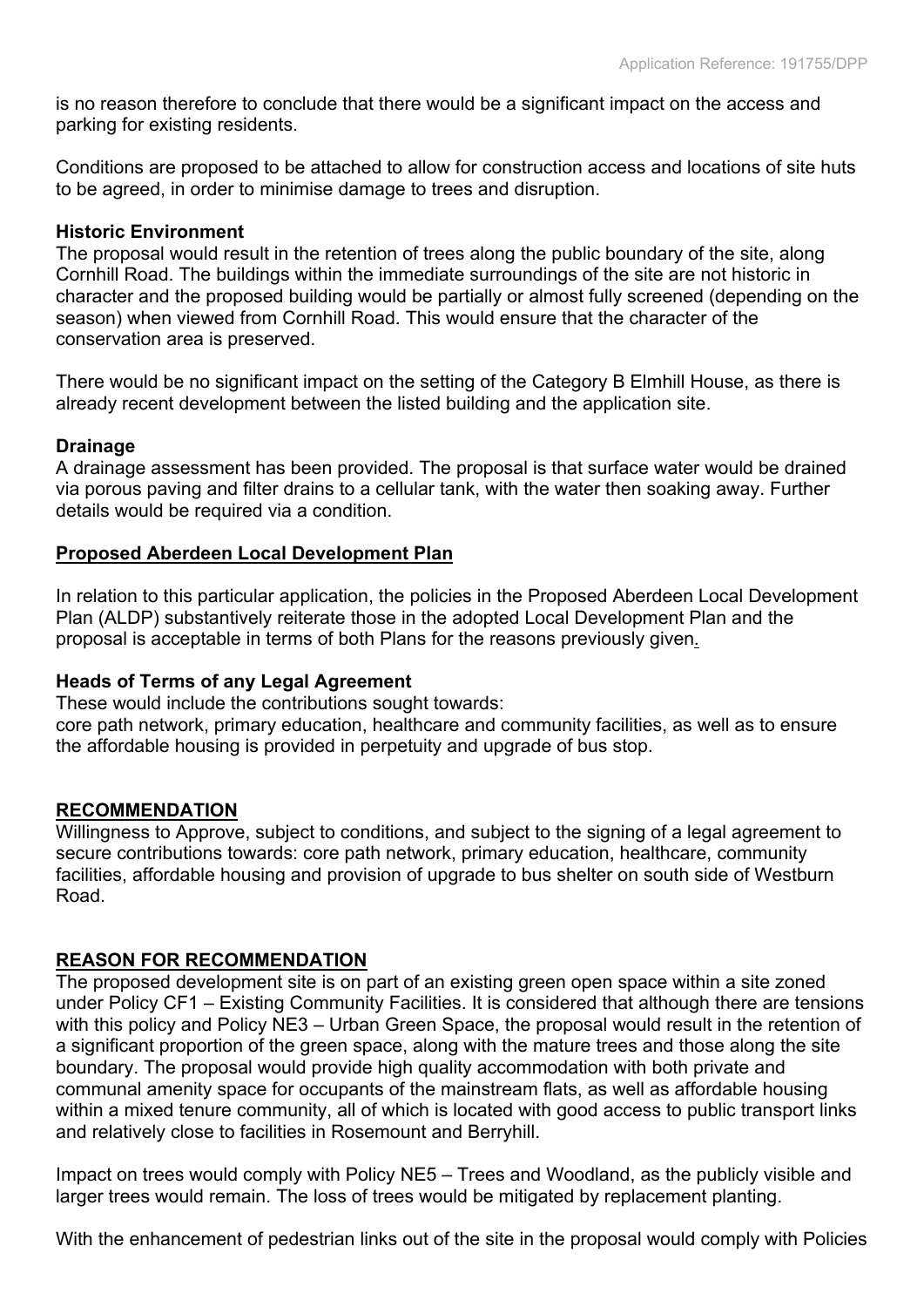T2 and T3 relating to mitigating the transport impact of development and provision for sustainable travel.

### **CONDITIONS**

- 1. That the use hereby granted planning permission shall not take place unless provision has been made within the application site for refuse storage and disposal in accordance with a scheme which has been submitted to and approved in writing by the planning authority - in order to preserve the amenity of the neighbourhood and in the interests of public health.
- 2. That the flats shall not be occupied unless the car park has been laid out, bollards installed, path from nursery laid out with access across the car park to green space and cycle parking been provided close to the building in accordance with a plan submitted to and approved in writing by the planning authority.

Reason – in order to encourage active travel and residential amenity.

- 3. That no development shall take place unless a scheme of all drainage works designed to meet the requirements of Sustainable Urban Drainage Systems has been submitted to and approved in writing by the Planning Authority and thereafter no part of the development shall be occupied unless the drainage has been installed in complete accordance with the said scheme - in order to safeguard water qualities in adjacent watercourses and to ensure that the development can be adequately drained.
- 4. That no development shall take place unless a scheme detailing all external finishing materials to the roof and walls of the development hereby approved has been submitted to, and approved in writing by, the planning authority and thereafter the development shall be carried out in accordance with the details so agreed - in the interests of visual amenity.
- 5. That all planting, seeding and turfing comprised in the approved scheme of landscaping shall be carried out in the first planting season following the completion of the development and any trees or plants which within a period of 5 years from the completion of the development die, are removed or become seriously damaged or diseased shall be replaced in the next planting season with others of a size and species similar to those originally required to be planted, or in accordance with such other scheme as may be submitted to and approved in writing for the purpose by the planning authority - in the interests of the amenity of the area.
- 6. That no development shall take place unless a scheme for the approved scheme within the Revised Updated Ecology Report for the protection of all trees to be retained on the site during construction works has been implemented - in order to ensure adequate protection for the trees on site during the construction of the development.
- 7. that no part of the development hereby approved shall be occupied unless a plan and report illustrating appropriate management proposals for the care and maintenance of all trees to be retained and any new areas of planting (to include timing of works and inspections) has been submitted to and approved in writing by the Planning Authority. The proposals shall be carried out in complete accordance with such plan and report as may be so approved, unless the planning authority has given prior written approval for a variation in order to preserve the character and visual amenity of the area.
- 8. that any tree work which appears to become necessary during the implementation of the development shall not be undertaken without the prior written consent of the Planning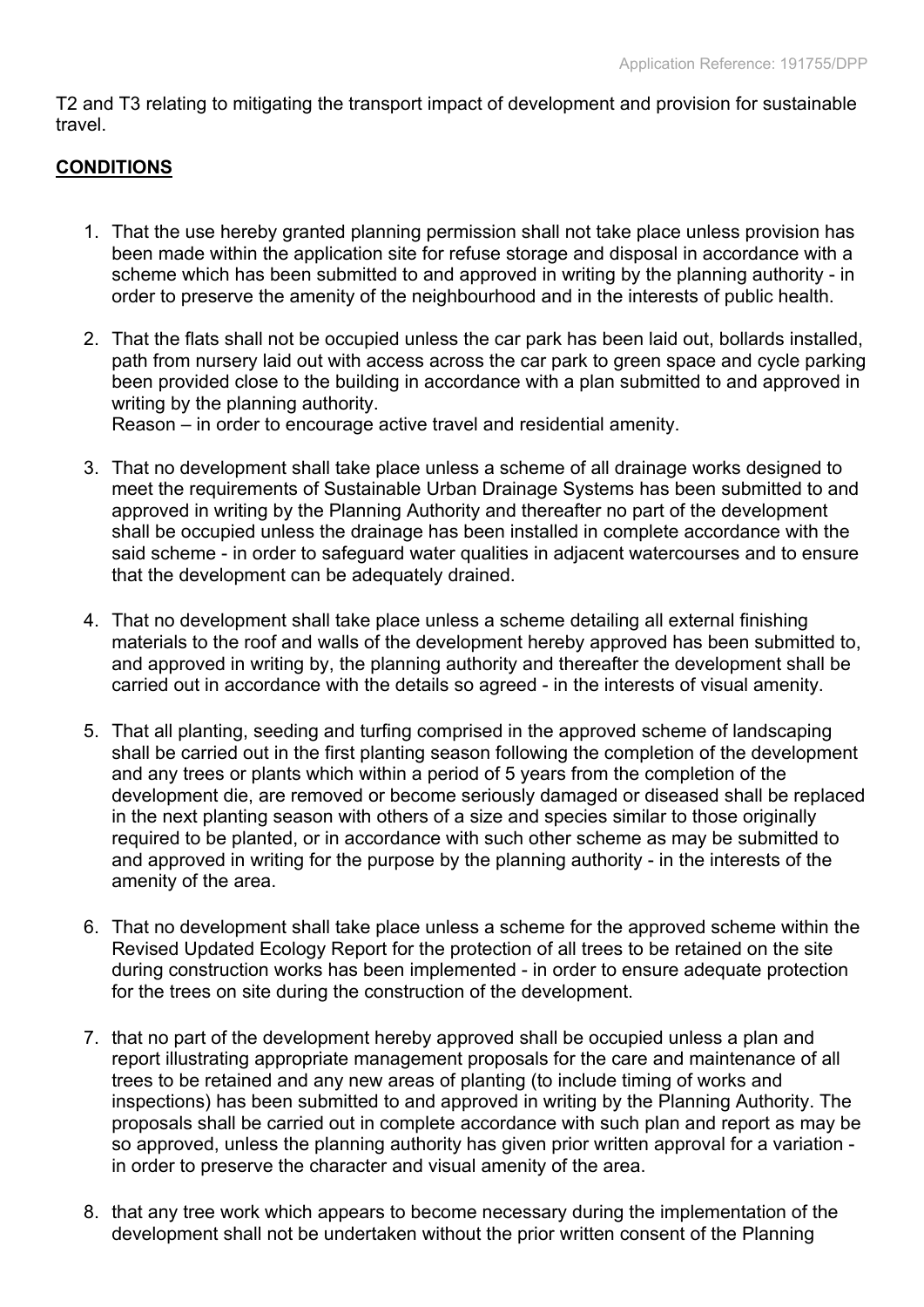Authority; any damage caused to trees growing on the site shall be remedied in accordance with British Standard 3998: 2010 "Recommendations for Tree Work" before the building hereby approved is first occupied - in order to preserve the character and visual amenity of the area.

- 9. That no materials, supplies, plant, machinery, spoil, changes in ground levels or construction activities shall be permitted within the protected areas specified in the aforementioned scheme of tree protection without the written consent of the Planning Authority and no fire shall be lit in a position where the flames could extend to within 5 metres of foliage, branches or trunks - in order to ensure. adequate protection for the trees on site during the construction of the development.
- 10.That no development shall take place unless there has been provided a pedestrian facilities between the car park access road within the site and Cornhill Road close to the bend in the road, together with an upgrade of the stretch of existing footway on the north side of Cornhill Road close to the south east corner of the application site, or such other scheme for pedestrian provision as may be agreed. The works shall be fully in accordance with details submitted to and approved in writing by the planning authority, including of the following:
	- a. A tree survey showing root protection areas within the area of the footpath, where appropriate;
	- b. The method of construction of the footpath, taking into account impact on tree roots, where appropriate;
	- c. Details of the opening within the existing granite wall, between Cornhill Road and the site, where appropriate.
	- d. Details of bollard type lighting, or other as so agreed.
	- e. Details of the upgrade works to the footway close to the corner of Cornhill Road.
	- Reason in order to provide adequate pedestrian access.
- 11.That no development shall take place unless there has been provided a revised detailed layout of the junction onto Cornhill Road and internal site junction close to the site entrance, taking into account vehicle movements including of interactions between refuse vehicles and cars.

Reason – in the interests of road safety.

- 12.That the development shall not be brought into use unless the wall and narrow footway at the site entrance has been rebuilt and re-laid including use of existing materials, including existing footway edging stones, in accordance with elevational and layout drawings and specification that has been submitted to and approved in writing by the planning authority. Reason – in the interests of preserving the character of the Conservation Area.
- 13.That all measures within the recommendations of the Revised Updated Ecology Survey shall be implemented, in particular, including:
	- a. Tree branches of tree 1176 shall be cut back to a height of 5m, or as otherwise agreed within the planning authority.
	- b. No external lighting shall be installed other than accordance with details of type and location, submitted to, and approved in writing by the planning authority;
	- c. Tree work shall be carried out outwith the bird nesting season
	- d. That any mesh security fencing shall be covered with fine mesh plastic sheeting, or other as agreed with the planning authority, in order to avoid bat collision

Reason – in the interests of natural heritage and road safety.